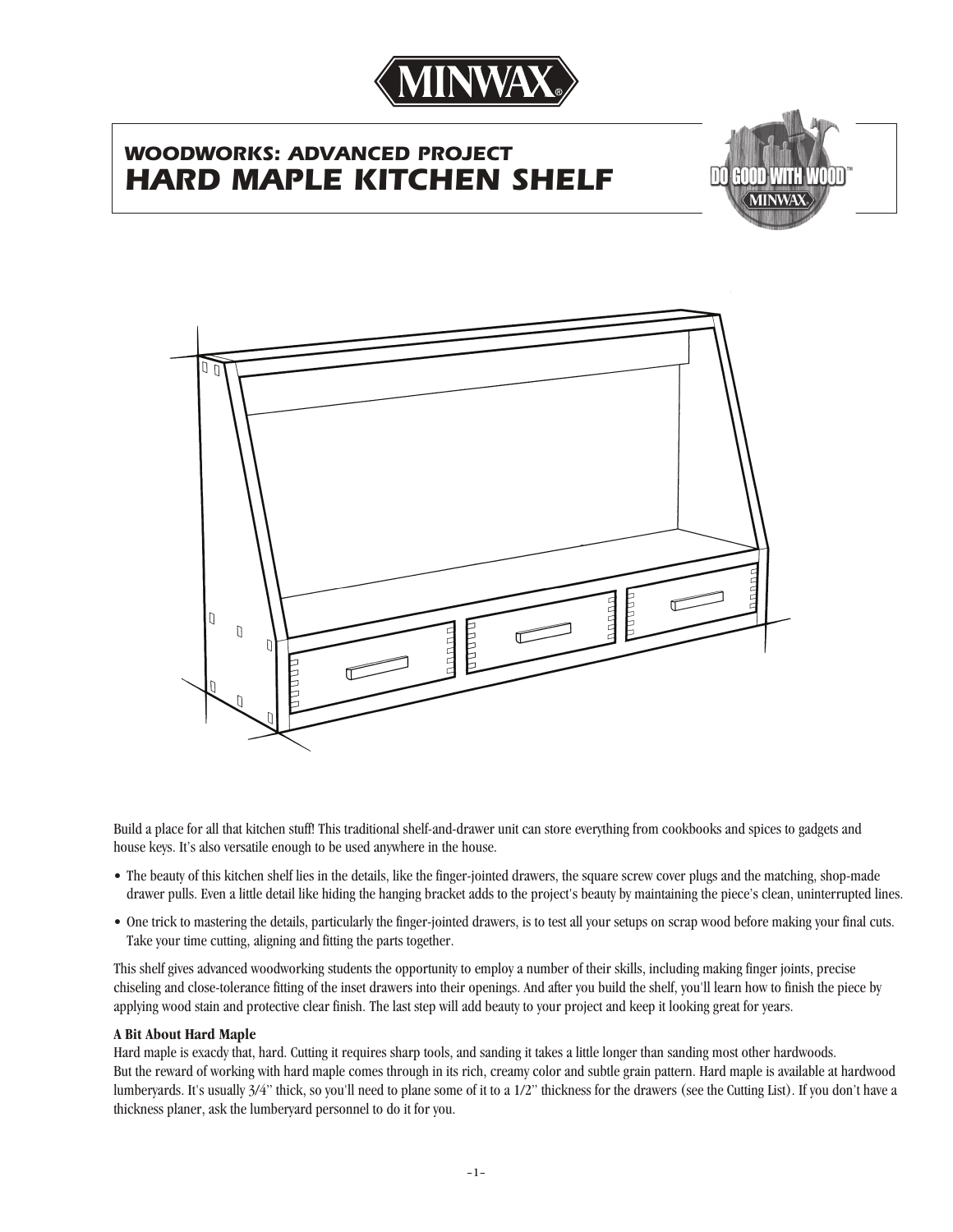## *TOOLS REQUIRED:*

## **Hand Tools**

- Hammer
- 1 / 2" chisel
- 4 bar and 2 spring clamps

## **Power Tools**

- Table saw
- Drill and a 1/2" spade or Forstner-type bit
- Miter gauge
- Stacking-type dado blade
- Jigsaw
- Belt sander
- Orbital sander
- Router and a 3/8"-dia. rabbet bit

# *SHOPPING LIST*

| <b>Item</b>                                   | Quantity     |  |
|-----------------------------------------------|--------------|--|
| 4/4 hard maple                                | 17 board ft* |  |
| $1/4$ " x 8" x 11" hard maple                 | 3 pieces     |  |
| plywood                                       |              |  |
| No. 6 x 1 5/8" drywall screws                 | 24           |  |
| No. $4 \times 1\frac{3}{4}$ " brass flatheads | 6            |  |
| Wood screws                                   |              |  |

\*Allows for 50 percent waste

*Recommended Finish*

## **Miscellaneous**

- Pencil
- Safety glasses
- Carpenter's glue
- Gloves for finishing
- Sandpaper
- Clean, lint-free cloths
- Mineral spirits
- Water-filled metal container with tight-fitting lid
- Brush
- Minwax® Wood Finish™, Minwax® Polyurethane Brush or other good quality, natural bristle brush (for od-based stains and finishes)
- Minwax® Polycrylic® Brush or other good quality synthetic brisde brush (for water-based stains and finishes)

## *CUTTING LIST*

| <b>Key</b>    | Pcs.           | <b>Size &amp; Description</b>                                                           |
|---------------|----------------|-----------------------------------------------------------------------------------------|
| A             | 2              | $3/4$ " x 8" x $34$ $1/2$ " maple (bottom and shelf)                                    |
| B             | 2              | 3/4" x 8" x 18" maple (sides)                                                           |
| $\mathcal{C}$ | 2              | $3/4$ " x 8" x 3 $1/8$ " maple (drawer dividers)                                        |
| $\mathbf{D}$  | 1              | $3/4$ " x 3 $5/16$ " x 34 $1/2$ " maple (top)                                           |
| E             | 6              | $1/2$ " x 3 3/8" x 10 15/16" maple (drawer fronts and backs)**                          |
| F             | 6              | $1/2$ " x 3 3/8" x 7 9/16" maple (drawer sides)**                                       |
| G             | $\mathfrak{D}$ | $1/2$ " x 1" x 34 $1/2$ " maple (wall hanger and wall cleat)                            |
| H             | 3              | $1/2$ " x 1" x 11" maple (drawer stops)                                                 |
| J             | 1              | $1/2$ " x $5/8$ " x 22" maple (three drawer pulls plus spares)                          |
| K             | 1              | $1/2$ " x $1/2$ " x 20" maple (makes 24 screw cover plugs)                              |
| L             | 1              | 3/8" x 2 1/2" x 34 1/2" maple (back)                                                    |
| M             | 1              | $3/s$ " x $1/2$ " x $34$ $1/2$ " maple (bottom of back)                                 |
| N             | 6              | $1/16$ " x $3/4$ " x 7 $1/4$ " maple (drawer runners)                                   |
| P             | 3              | $\frac{1}{4}$ " x 7 $\frac{1}{4}$ " x 10 $\frac{5}{8}$ " maple plywood (drawer bottoms) |

\*\* Oversized to allow trimming after assembly

## *Alternate Finishes*

#### *Two-tone finish:*

**Prep:** Minwax® Water Based Pre-Stain Wood Conditioner

#### **Stain:**

- *Shelf:* Minwax® Water Based Wood Stain Parchment or Harvest Grain (or a Minwax® Water-Based Custom-Mixed Stain chosen from more than 50 colors)
- *Drawers:* Minwax® Water Based Wood Stain Deep Ocean (or a Minwax® Water Based Custom-Mixed Stain)
- **Finish:** Minwax® Polycrylic® Protective Finish Semi-Gloss

#### *Traditional one-tone finish:*

- **Prep:** Minwax® Water Based Pre-Stain Wood Conditioner
- **Stain:** Minwax® Water Based Wood Stain Cocoa (or a Minwax® Water Based Custom-Mixed Stain chosen from more than 50 colors)
- **Finish:** Minwax® Polycrylic®

## **Stain:** Minwax® Wood Finish™ Cherry (or any color you prefer)

*WOOD FINISHING PRODUCTS:*

**Prep:** Minwax® Pre-Stain Wood Conditioner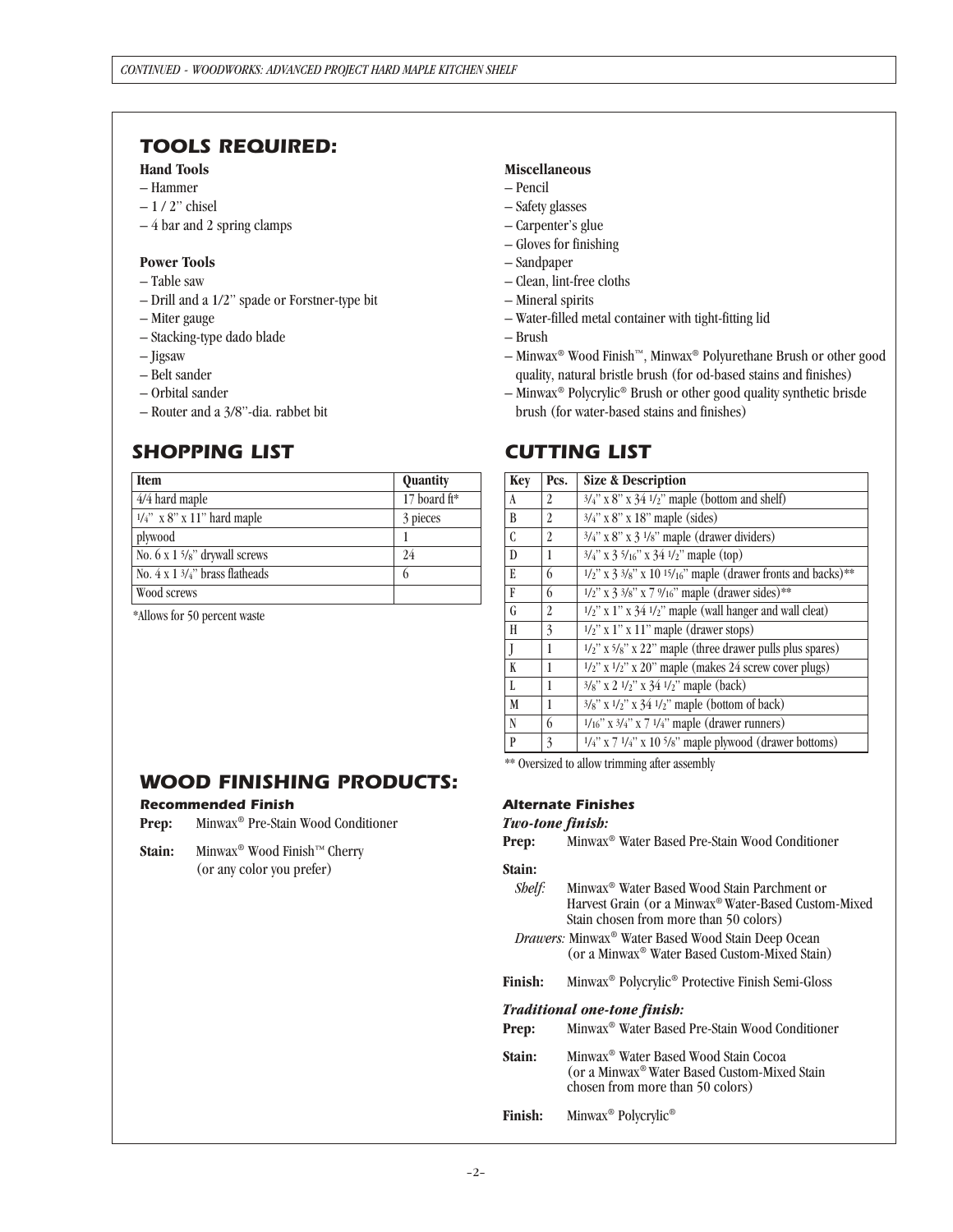## *BEFORE YOU BEGIN*

Good craftsmanship begins and ends with good work habits, so make the following steps part of your routine workshop practice. If you have any doubts or questions about how to proceed with a project, always discuss them with your shop instructor.

• Carefully and fully review plans and instructions before putting a tool to the project lumber.

• Work sensibly and safely. Wear safety goggles when doing work that creates flying chips and sawdust; wear the appropriate respirator whenever making sawdust or working with thinners or other solvents. • At the end of every work session, clean up your shop area and put away all portable tools.

## *CUTTING AND ASSEMBLY PROCEDURE*

Refer to the project illustration (Fig. A) shown on page 7.

**1.** Edge-glue boards to make pieces wide enough for the bottom, shelf, sides and drawer dividers (A, B and C). Now cut all the pieces to the sizes given in the Cutting List. Cut the l/l6"-thick drawer runners (N) off the edge of a l"-wide piece of 3/4"-thick maple. To get continuous grain across the drawer fronts (E), cut them from one long piece. Label the pieces so you'll know how to assemble the drawers so the grain will flow across the frame of the shelf

**2.** Lay out the shape of the sides (B), cut them with a jigsaw and then sand the sawn edges smooth

**3.** Lay out, counterbore and drill the screw holes in the bottom, shelf and sides (A and B)

**4.** Using a combination square, draw squares around all the l/2"-dia. counterbored holes. Using a 1/2" chisel, and the drawn lines as guides, "chop" open the round holes, turning them into square holes. For best results, cut across the grain first, then with the grain.

**5.** Assemble the case next Start by cutting three 8" x 11" spacers from 3/4" scrap plywood. Align and clamp the spacers to the bottom (A) so each drawer opening will be 11" wide. Set the drawer dividers (C) in the slots between the spacers and drill screw pilot holes in the dividers. Glue and screw the dividers to the bottom and remove the spacers. Attach the shelf (A) to the dividers the same way.

**6.** Using a jigsaw or handsaw, cut twenty-four 3/8"-long square screw cover plugs from the  $1/2$ " x  $1/2$ " x  $20$ " piece (K) that you cut earlier. If necessary, sand the edges of the plugs so they fit tightly in the square holes. Glue and hammer the plugs into the square holes in the bottom and shelf. Then let the glue dry. Use a belt sander with a 120-grit sanding belt to sand the plugs flush with the bottom and the shelf.

**7.** Cut the beveled edges at the top, wall hanger and wall cleat (D and G) with your table saw. Glue and clamp the wall hanger, back and bottom of the back together (G, L and M).

**8.** Use an orbital sander with 120-grit sandpaper first, then 180-grit, to finish-sand the outsides of the shelf and bottom. Then do the insides of the sides and top and the exposed surfaces of the back (L and M).

**9.** Glue and screw the sides (B) to the shelf and bottom, then the sides to the top (D). Glue and clamp the back to the top, then insert the remaining screw cover plugs as you did before.

**10.** Glue and clamp the drawer stops (H) to the bottom, then glue and press (no clamps needed) the drawer runners in place. Sand the top and bottom of the sides so they're flush with the top and bottom pieces. Then finish-sand the outside of the assembled shelf.

**11.** Make the drawers next. Cut the finger joints on the ends of the drawer fronts, backs and sides (E and F). See the section "Cutting the Finger Joints," below.

## **Cutting the Finger Joints**

Finger joints, also known as "box joints," are a strong and decorative way to assemble drawers or other projects that have 90-degree joints. Cutting the joints is fast once you set up the cutting jig. For nice, tightfitting joints, the width of the fingers must be equal to the width of the slots cut between the fingers. Here's how to do it:

**CAUTION**: The blade guard must be removed for all the following steps. Be careful!

**12.** Make a 3/4" x 4" x 15" fence and clamp it to your miter gauge. Mount a l/4"-wide dado blade in your table saw and set the blade height to  $1/2$ ". Cut a slot in the fence about 4" from the end, then remove the fence.

**13.** Cut An 8"-long piece of wood to fit tightly in the fence's slot. This piece is called a "spline." It's best to use a different saw to cut the spline so you don't disturb the dado blade setup. Cut a 2"-long piece off the spline and glue it in the fence's slot so it sticks out the front. Set the extra spline piece against the side of the dado blade. Push the fence's spline against the outside of the extra spline, then clamp the fence to the miter gauge (Fig. B). Screw the fence to the miter gauge and then remove the clamp and the extra spline piece. With this setup, the fingers and slots will all be the same width when they're cut

*Woodworker's Tip: Before you cut the finger joints, label each piece according to its location. This will make for easier assembly later.*

**14.** Raise the dado blade an additional 1/32", to make it 17/32" high. When you cut the slots, the fingers will be 1/32" too long. You'll sand off the extra after you assemble the drawers.

**15.** Cut the slots in the ends of the drawer fronts and backs (E) first. The edges of these pieces start with a finger. Hold a drawer front against the fence and spline, and cut the first slot (Fig. C). Pull back the miter gauge, place the first slot over the spline, and cut the second slot Continue doing this until all the slots on that end are cut

**16.** Flip the drawer front over so the edge you started cutting before is the same edge you start cutting now, and cut the slots on that end. Do the rest of the drawer fronts and backs the same way.

**17.** Do the drawer sides (F) next. Since their edges start with a slot, the first finger of a drawer front is used to position the first slot of the drawer side. Slide the first slot of a drawer front over the fence's spline. Set the edge of the drawer side against the edge of the drawer front, and cut the first slot in the drawer side (Fig. D). Remove the drawer front, slide the drawer side over so the first slot is tight against the spline, and cut the second slot. Cut the rest of the slots as you did before, then do the other drawer sides.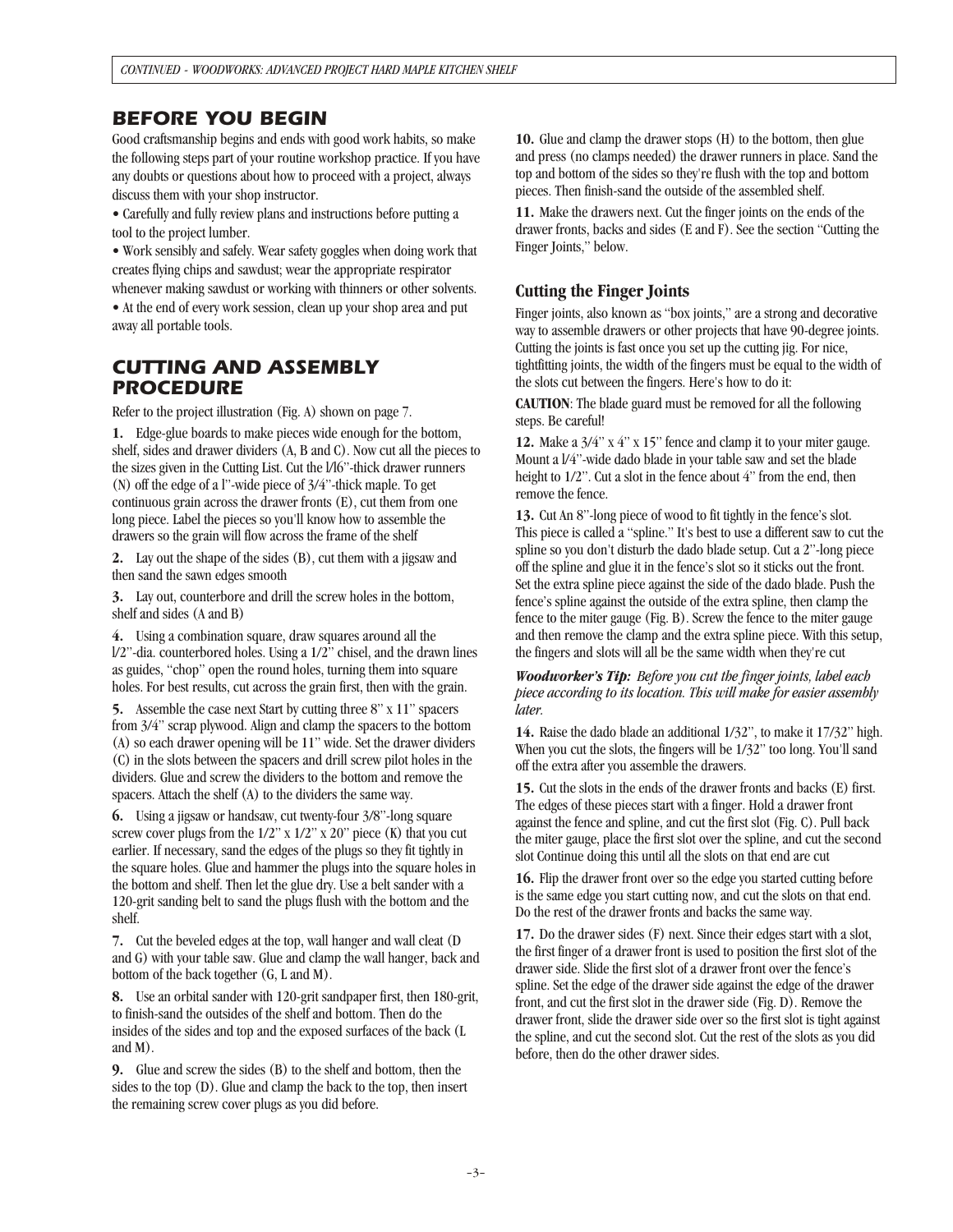**18.** Remove the dado blade and mount your regular blade in your table saw. Cut the drawer fronts, backs and sides so they're all 3" wide; the outside fingers of the drawer fronts and backs are equal in width; and the outside slots of the drawer sides are equal in width. You'll probably have to trim some wood off each edge. Now you're ready to assemble the drawers.

**19.** Lay out and drill the holes in the drawer fronts for the drawer pull screws. Finish-sand the insides of the drawer sides, fronts and backs.

**20.** Make the drawer clamping jig as shown in Figure A. Set the jig on two 1" tall blocks so it will be in the center of the drawer sides as you clamp the drawer pieces around the jig. Assemble one drawer at a time. Using a small brush, apply glue to the finger joints, assemble the joints and place the drawer over the jig. Clamp the whole thing in the jig, but don't get the clamp heads on the protruding fingers. Let the glue dry for 1 hour, remove the clamps and jig, and clean off any oozed glue from the inside corners with a chisel or knife. Assemble the other two drawers, let the glue dry overnight, then sand down the protruding ends of the finger joints.

**21.** Rout the rabbets for the drawer bottoms (P) on the bottom edges of the drawers. Use the setup shown in Figure E.

**22.** Cut the round corners of the drawer bottoms so they fit in their rabbets. Finish-sand the drawer bottoms and the outsides of the drawers. Glue and clamp the drawer bottoms in their rabbets.

**23.** Cut the beveled edges of the long drawer pull piece (J), then cut the 1/16" reveals on the sides of that piece. Cut piece J into 4"-long pieces (three are for the drawer pulls; the others are spares). Cut the beveled ends of the drawer pulls (you can do this with a file), then cut the 1/16" reveals on the ends of the pulls.

**24.** Finish-sand the drawer pulls and smooth the edges of the reveals with a file and 220-grit sandpaper.

**25.** Sand smooth the sharp edges of all the parts, then attach the drawer pulls. The shelf is now ready for finishing.

# *STAINING AND FINISHING*

*Woodworker's Tip: Though you may be tempted to cut short your sanding, preparation and application, don't do it. These tasks are very important steps in obtaining a high-quality finish. Remember, it is the finish, just as much as the fit and smoothness of the parts that will have great bearing on how people judge your craftsmanship. To ensure an excellent result, follow the steps listed below and also the instructions the finish manufacturer puts on its products.*

## **Finishing Tips**

• Use scraps of wood to test the stains and finishes you are planning to use. On the back of the scrap, mark the stain/finish combination and the type of wood. Allow all samples to dry thoroughly before making your final finish selection. Save your samples for quick reference on future projects.

• All stains and finishes must be allowed to dry thoroughly between coats. Remember that drying times can vary due to humidity and other climatic conditions.

• If you have some leftover stain or finish, wipe the can rim so that stain or finish in the rim won't dry out and prevent the lid from forming a tight seal.

• Brushes used for oil-based finishes must be cleaned with mineral spirits; for water-based products such as Minwax® Water-Based Stains or Minwax® Polycrylic® Protective Finish, clean brushes with warm water and soap.

**26.** Before staining and finishing, finish-sand the outside surfaces and ease all the edges. Vacuum the inside and wipe the entire piece down with a cloth dampened with mineral spirits. If you're building the shelf with a softwood such as pine or a porous hardwood like maple, you'll need to prepare it for staining with a coat of Minwax® Pre-Stain Wood Conditioner. Applying this will help to ensure even absorption of stain and prevent blotchiness that can occur with some soft or porous woods. Simply brush the conditioner over all the wood and allow it to penetrate for 5 to 15 minutes. Then remove excess conditioner with a clean dry cloth.

**NOTE:** Whichever stain you choose, do the staining in two steps, starting on the interior surfaces and then moving to the exterior surfaces.

## **Recommended Finish:**

**27.** Apply the Minwax® Wood Finish™ you've chosen to the interior surfaces using a clean, lint-free cloth. Allow the stain to set for about 5 to 15 minutes then wipe off any remaining excess. Repeat for the exterior surfaces. Allow the stain to dry for 24 hours before applying the protective clear finish.

*Woodworker's Tip: When wiping off stain, make certain that your last wipe with the cloth goes with the grain of the wood. This way, any stain you might miss during wipe-off will be visually minimized by the wood grain.*

**28.** Apply Minwax® Fast-Drying Polyurethane following the directions on the can. Use a good quality, natural bristle brush. Allow the first coat to dry overnight.

**29.** The next day, sand all surfaces lightly with 220-grit paper using with-the-grain strokes. Dust off and wipe all surfaces with a cloth lightly dampened with mineral spirits. Apply a second coat of polyurethane and set the piece aside to cure overnight.

**30.** The following day, sand all surfaces lightly with 220-grit paper. Dust off and wipe the piece with a cloth lightly dampened with mineral spirits and apply the third and final coat of polyurethane. Allow the shelf to cure for several days before installing it. (See step #41.)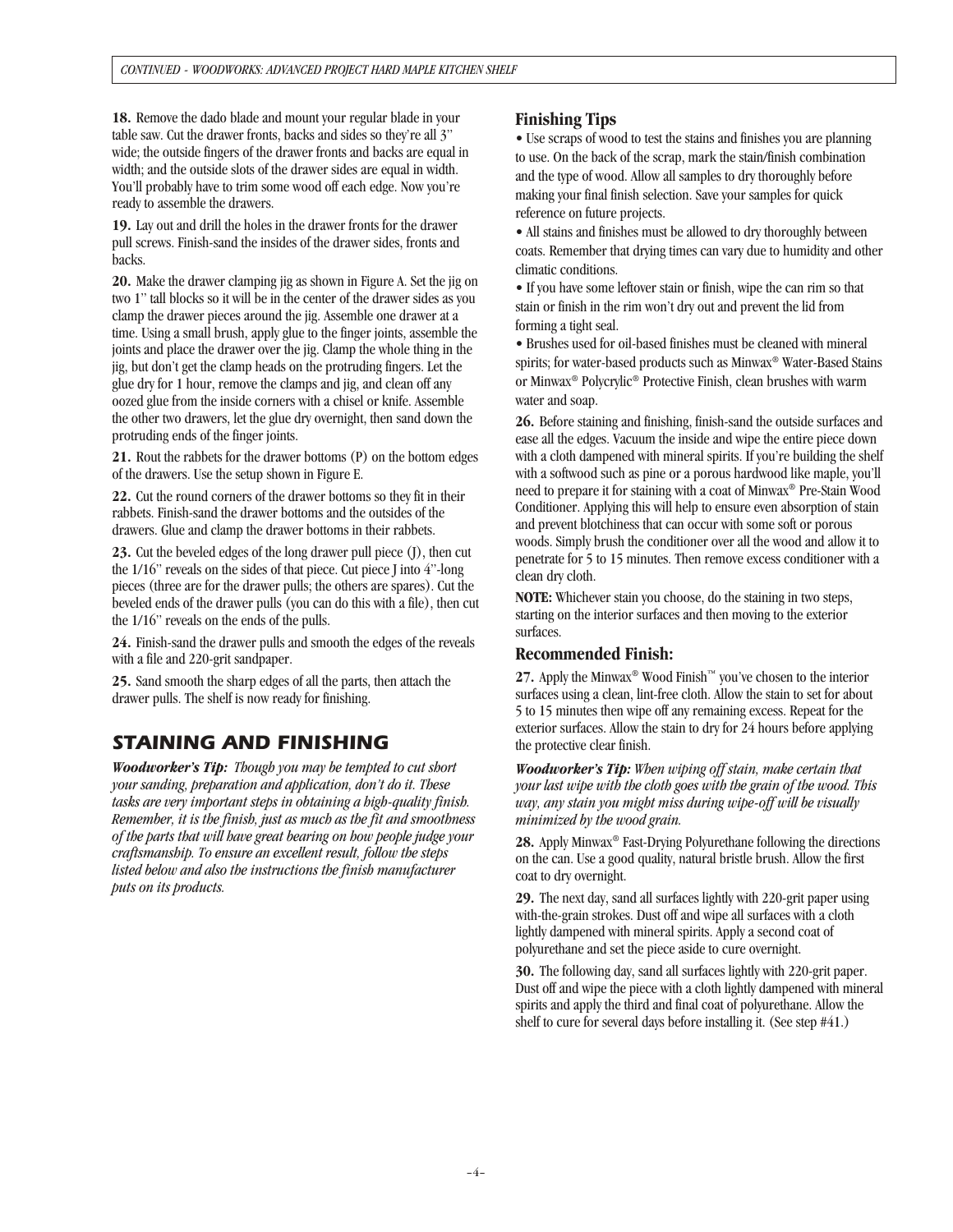## **Alternate Finishes:**

## *Two-Tone and Traditional One-Tone*

**31.** Before applying Minwax® Water-Based Wood Stain to a hardwood or softwood, apply Minwax® Pre-Stain Water-Based Wood Conditioner following the directions on the can. After 1 to 5 minutes, wipe off all excess conditioner using a clean, lint-free cloth. Wait 15 to 30 minutes then use fine-grade paper to sand off any "whiskers" raised by the conditioner. Proceed to the staining within 2 hours.

**32.** Do the staining in two steps, starting on the interior surfaces and then moving to the exterior surfaces. Apply the Minwax® Water Based Wood Stain you've chosen to the interior surfaces using either a cloth or a nylon/polyester brush. Allow stain to penetrate no longer than 3 minutes. While stain is still wet, wipe off all excess with a clean cloth that's been lightly dampened with stain. Allow the piece to dry for 2 hours before applying a second coat, if desired. Allow the piece to dry overnight before applying the clear finish.

*Woodworker's Tip: Minwax® Water-Based Wood Stain is available in 50 custom-mixed colors and a White Wash Pickling Stain. This means that you are not limited to just traditional wood colors (pine, oak, walnut, etc.). Instead, you can actually pick and apply a color to complement the decor of the room in which the shelf will hang. For this reason, make sure you look over all of the Minwax® color charts before making your final selection.*

**33.** After allowing the piece to dry overnight, apply Minwax® Polycrylic® Protective Finish following the directions on the can. Stir the can contents thoroughly before starting and periodically repeat the stirring during your work session.

**34.** Working a small area at a time to maintain a wet edge, apply the first coat. Work quickly and make the final strokes in each newly finished section using with-the-grain brush strokes.

**35.** Allow the finish to dry a minimum of 2 hours. Then sand lightly with 220-grit sandpaper wrapped around a soft backup block. Thoroughly dust off and wipe all surfaces with a cloth Lightly dampened with water.

**36.** Repeat steps 33, 31 and 35, to apply the second coat.

**37.** Repeat the above steps to apply a third and final coat of Protective Finish. Allow the piece to cure for about 2 to 3 days before installing it. (See step #41.)

## **Product Safety**

For your safety and the safety of those you work with, always read the safety warnings, which manufacturers print on their labels, and follow them to the letter. Typical safety advice and instructions will contain information such as the following.

### **DANGER! MINERAL-BASED PRODUCTS ARE HARMFUL OR FATAL IF SWALLOWED. SKIN IRRITANT. COMBUSTIBLE. KEEP OUT OF REACH OF CHILDREN.**

**WARNING!** Removal of old paint by sanding, scraping or other means may generate dust or fumes that contain lead. Exposure to lead dust or fumes may cause brain damage or other adverse health effects, especially in children or pregnant women. Controlling exposure to lead or other hazardous substances requires the use of proper protective equipment, such as properly fitted respirator (NIOSH approved) and proper containment and cleanup. For more information, call the National Lead Information Center at 1-800-424-LEAD (in U.S.) or contact your local health authority.

**DANGER:** Contains mineral spirits. Do not take internally. Avoid contact with skin and eyes. Wear rubber gloves and safety glasses when handling. Do not use or store near heat, sparks, flame or other source of ignition. Close container after each use. Avoid inhalation and use only with adequate ventilation. If using indoors, open all windows and doors to make sure there is fresh air movement. If you experience lightheadedness, dizziness or headaches, increase fresh air movement or leave the area. Reports have associated repeated and prolonged occupational overexposure to solvents with permanent brain and nervous system damage. Intentional misuse by deliberately concentrating and inhaling the contents may be harmful or fatal.

**FIRST AID:** If swallowed: Do not induce vomiting. Call physician immediately.

**FOR SKIN CONTACT:** Wash thoroughly with soap and water. If irritation persists, get medical attention.

**FOR EYE CONTACT:** IMMEDIATELY flush eyes thoroughly with water, then remove any contact lenses. Continue to flush eyes with water for at least 15 minutes. If irritation persists, get medical attention.

**IF AFFECTED BY INHALATION:** Immediately remove to fresh air. If symptoms persist, call physician.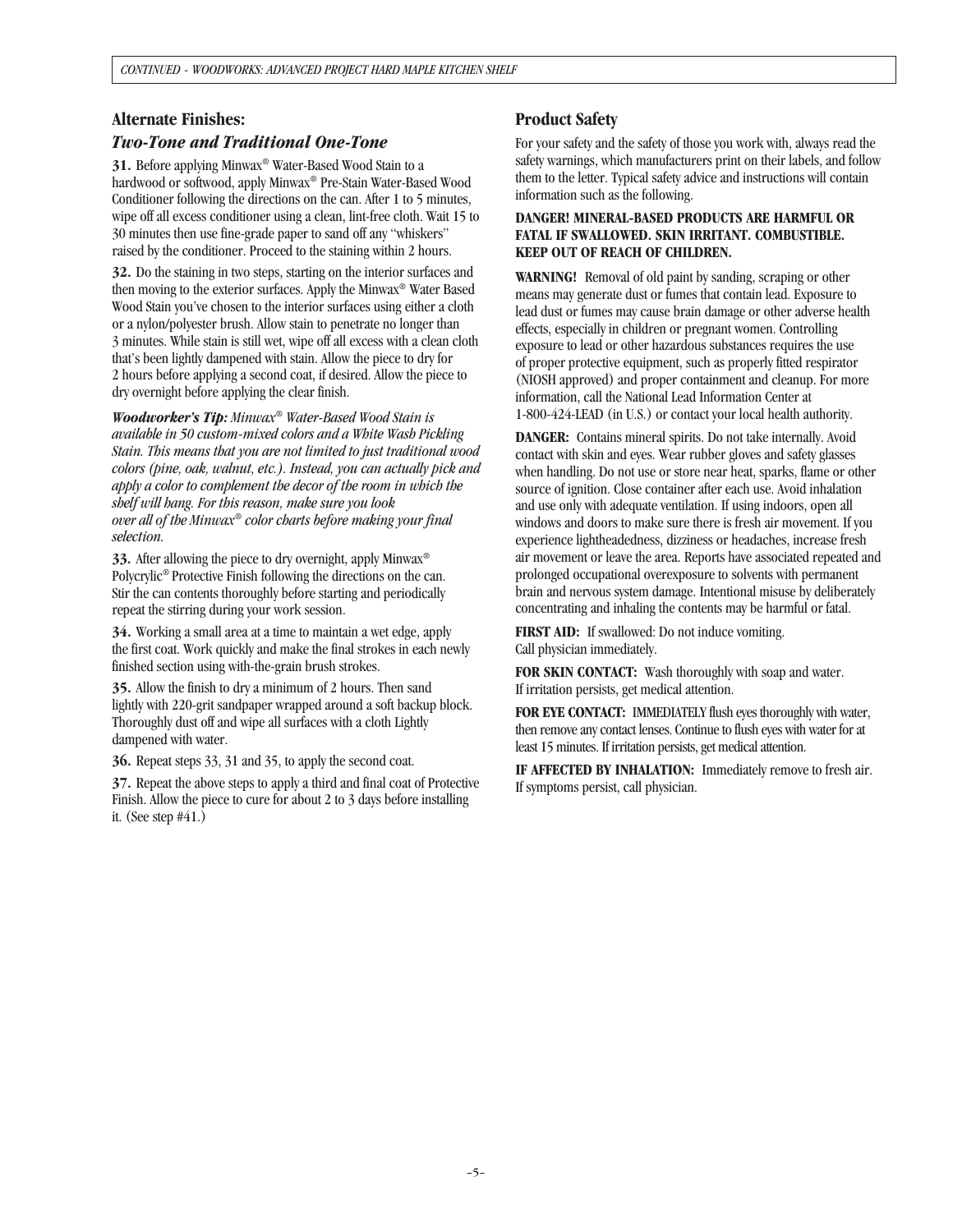## **When using Minwax\* Polycrylic\* Protective Finish**

**VAPOR HARMFUL.** Use only with adequate ventilation. To avoid overexposure, open windows and doors or use other means to ensure fresh air entry during application and drying. If you experience eye watering, headaches or dizziness, increase fresh air supply or wear respiratory protection (NIOSH/MSHATC23C or equivalent) or leave the area. Avoid contact with eyes and skin. Wash hands after using. Keep container closed when not in use. Do not transfer contents to other containers for storage.

#### **DO NOT TAKE INTERNALLY.**

**FIRST AID.** In case of eye contact, flush thoroughly with large amounts of water for 15 minutes and get medical attention. For skin contact, wash thoroughly with soap and water. In case of respiratory difficulty, provide fresh air and call physician. If swallowed, get medical attention immediately.

#### **DELAYED EFFECTS FROM LONG-TERM OCCUPATIONAL OVEREXPOSURE.**

Contains solvents that can cause permanent brain and nervous system damage. Intentional misuse by deliberately concentrating and inhaling the contents may be harmful or fatal.

#### **SAFE DISPOSAL OF RAGS AND WASTE.**

Please be mindful of the safe way to dispose of rags and other waste. Rags, steel wool and other waste products soaked with od finishes or solvents may spontaneously catch fire if improperly discarded. Place rags, steel wool and other waste immediately after use in a water-filled metal container. Tighdy seal and dispose of the waste materials in accordance with local trash removal regulations. Be sure to keep the waste out of reach of children.

> This project adapted with permission from American Woodworker magazine, Home Services Publications, Inc., an affiliate of Reader's Digest Association, Inc., Suite 700, 2915 Commers Drive, Eagan, MN 55121. ©Copyright 1995. All rights reserved. For subscriptions call toll-free: 1-800-666-3111.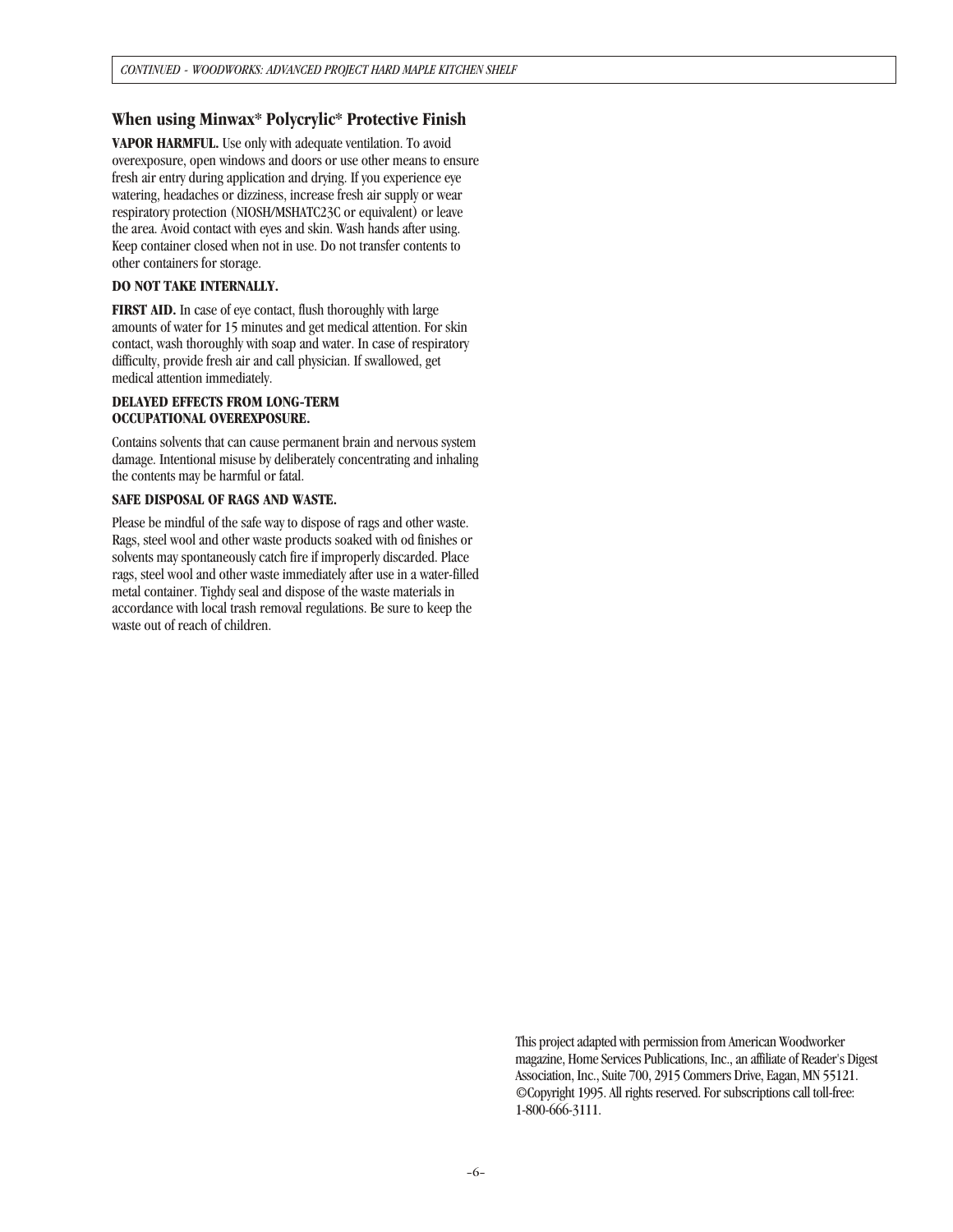